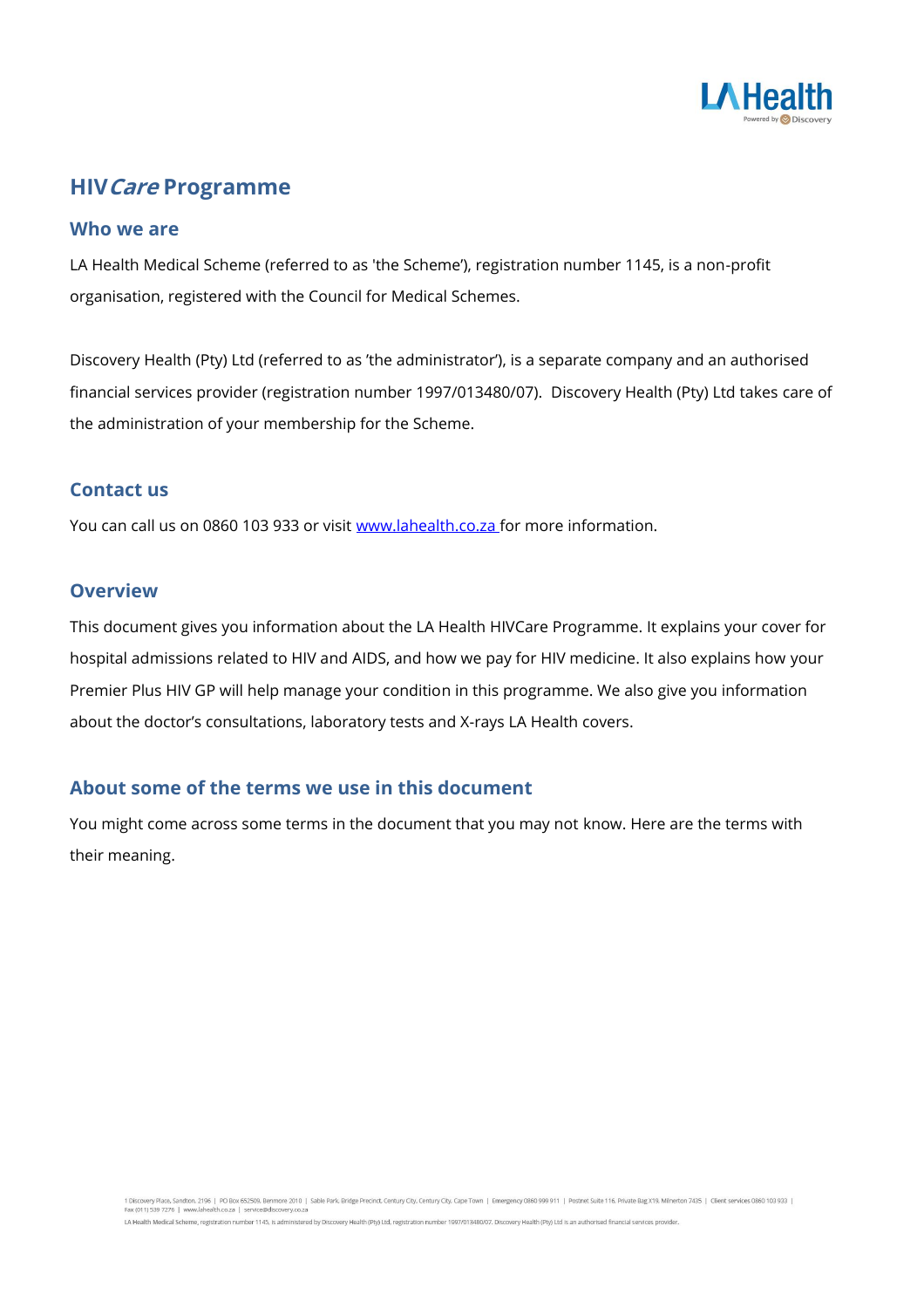

| Terminology                 | <b>Description</b>                                                                                                                                                                                                                                                                                                                                                        |
|-----------------------------|---------------------------------------------------------------------------------------------------------------------------------------------------------------------------------------------------------------------------------------------------------------------------------------------------------------------------------------------------------------------------|
| <b>Chronic Drug Amount</b>  | The Scheme pays up to a monthly amount for a medicine class, subject<br>to the benefits of your Option. This applies to medicine that is not listed<br>on the Scheme's medicine list (formulary).<br>The Chronic Drug Amount does not apply to the LA KeyPlus Benefit<br>Option.                                                                                          |
| <b>Day-to-day benefits</b>  | LA Comprehensive: from the Medical Savings Account or the Above<br>Threshold Benefit;<br>LA Core or LA Active: from the Medical Savings Account and the<br>Extended Day-to-day Benefit;<br>LA Focus: from the Medical Savings Account; and<br>LA KeyPlus: the Scheme pays for day-to-day healthcare expenses.<br>Benefits are extended as per the Rules in each instance. |
| LA Health Rate              | This is the rate that the Scheme sets for paying claims from<br>healthcare professionals.                                                                                                                                                                                                                                                                                 |
| <b>Payment arrangements</b> | We have payment arrangements in place with specific specialists to pay<br>them in full.                                                                                                                                                                                                                                                                                   |
| <b>Premier Plus HIV GP</b>  | A Premier Plus HIV GP is a network GP who has contracted with us to                                                                                                                                                                                                                                                                                                       |

# **The HIVCare Programme at a glance**

**You have access to clinically sound and cost-effective treatment** We base the LA Health's HIV Care protocols on the Southern African HIV Clinicians' Society and South African Department of Health guidelines. Approval of HIV-related services is subject to Prescribed Minimum Benefit guidelines and yourbenefits.

## **We deal with each case with complete confidentiality**

HIV or AIDS is a sensitive matter, whether one has the condition or not. Our HIV healthcare team respects your right to privacy and will always deal with any HIV and AIDS related query or case with complete confidentiality.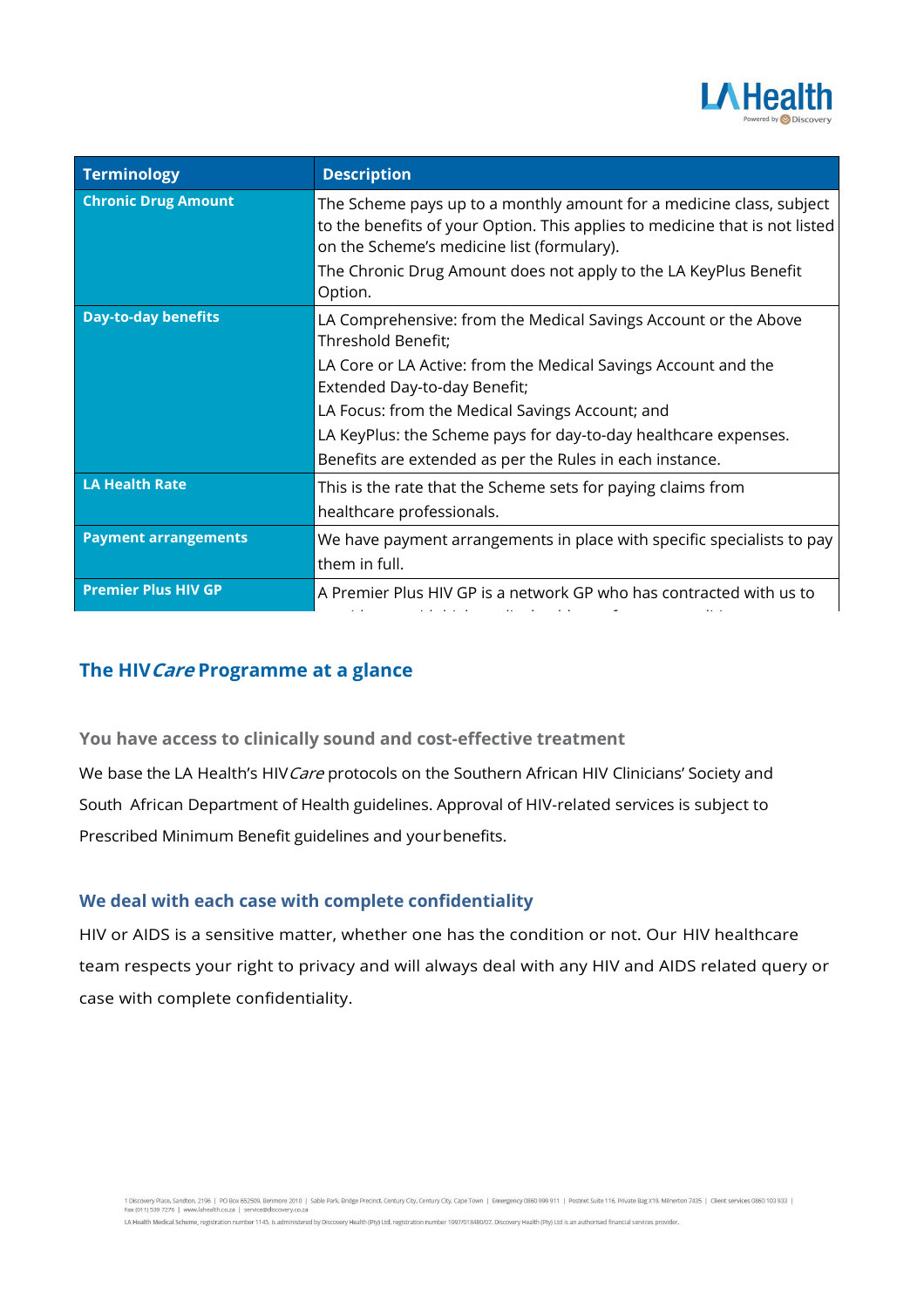

# **There is no overall limit for hospitalisation when you are registered on the HIVCare Programme**

When you are registered on the HIV Care Programme there is no limit to the hospital cover. You must always get approval before you are admitted to hospital, and you or your doctor must let us know as soon as possible when you are admitted in an emergency.

The LA Health Medical Scheme Rules always inform us of how we pay for treatment while you are in the hospital.

## **Benefits of using a Premier Plus GP to manage your condition**

When you register for the HIV Care Programme and choose a Premier Plus HIV GP to manage your condition, you are covered for the care you need, which includes additional cover for social workers.

LA Health Medical Scheme covers a specified number of consultations and HIV-specific blood tests.

When you are registered on the HIV Care Programme, the Scheme pays for four GP consultations and one specialist consultationfor themanagementofHIV. These benefits are available per person in the specific benefit year.

You have full cover for GPs who are on the Premier Plus HIV GP Network and specialists who have a payment arrangement with us. The Scheme will pay the account up to the agreed rate. If you don't use ahealthcare provider whowe have an arrangement with, you will be responsible for any shortfall between what the provider charges and what LA Health pays.

If you are on the LA Comprehensive, LA Active, LA Focus or LA Core Option, you must use a Premier Plus HIV Network GP to manage your condition, to avoid a 20% co-payment. If you are on the LA KeyPlus Option, you must choose a doctor who is on both the KeyCare and Premier Plus HIV GP Network, to avoid a 20% co-payment.

To find out if the provider is on the Scheme's network please log on to www.lahealth.co.za.

The Scheme also pays for HIV-specific blood tests for members who are registered on the HIV Care

1 Discovery Place, Sandton, 2196 | PO Box 652509, Benmore 2010 | Sable Park, Bridge Precinct, Century City, Century City, Cape Town | Emergency 0860 999 911 | Postnet Suite 116, Private Bag X19, Milnerton 7435 | Client ser LA Health Medical Scheme, registration number 1145, is administered by Discovery Health (Pty) Ltd, registration number 1997/013480/07. Discovery Health (Pty) Ltd is an authorised financial services provider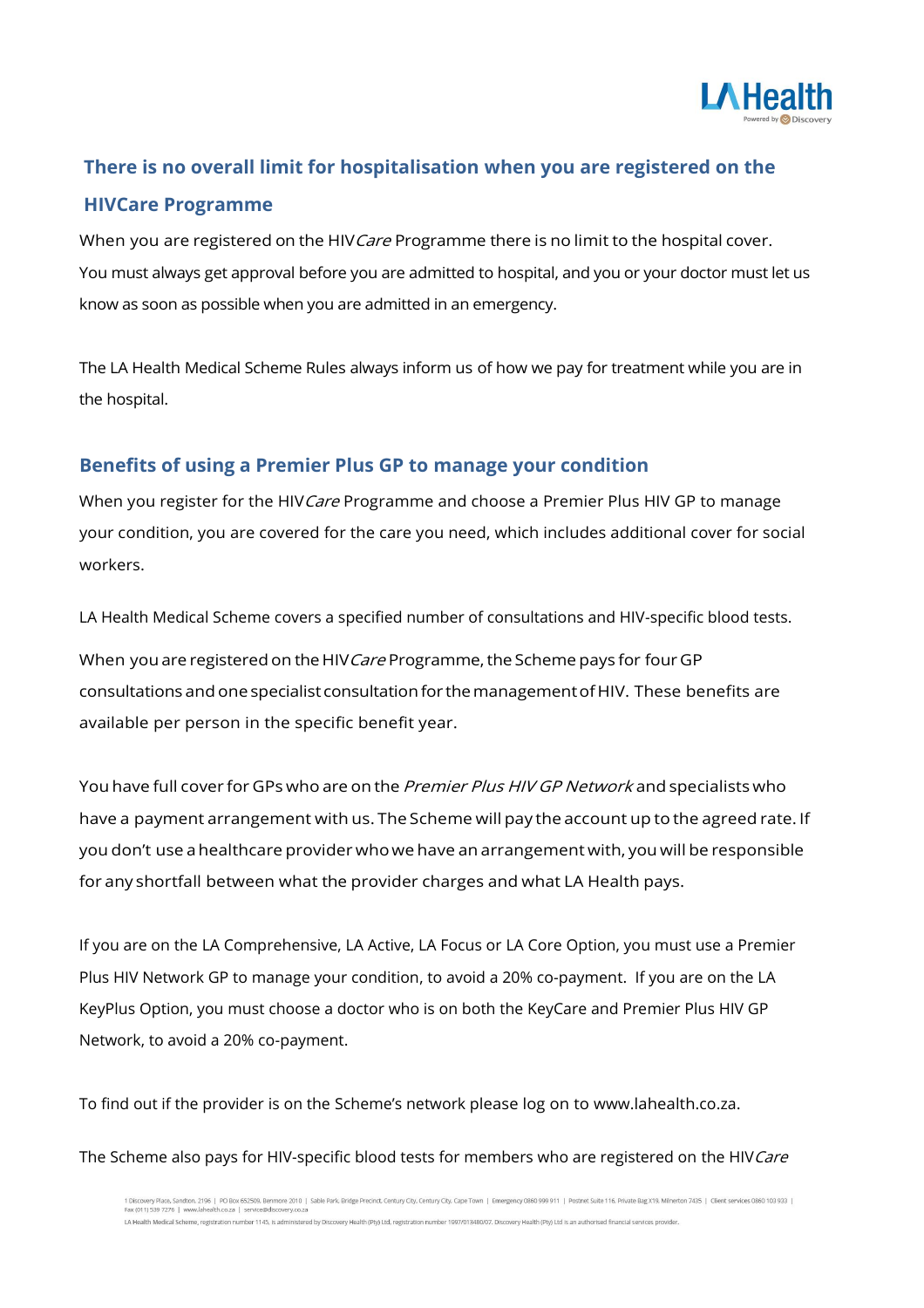

Programme. These tests are a measure of the extent of the HI virus and are instrumental in managing your response to treatment. The specific tests are listed in the HIV Benefits brochure available on your Benefit Option section.

### **HIV drug resistance test**

You must obtain preauthorisation to have the test covered from you Risk Benefits, irrespective of whether the test needs to be done in- or out-of-hospital.

The authorisation process is used to make sure that you receive best-practice HIV care, based on clinical evidence, and to ensure optimal quality of care and health outcomes. You must follow the authorisation process for every request.

If you have not registered on the HIVCare Programme, the test costs will be paid from your available dayto-day benefits. If you have run out of funds, you must pay for these costs yourself.

# **We pay for antiretroviral medicine from the Scheme's HIV medicine list up to the LA Health Rate for medicine**

If you have tested positive for HIV, you have cover for antiretroviral medicine that are on the Scheme's HIV medicine list (formulary). This includes treatment for the prevention of mother-to-child transmission, treatment of sexually transmitted infections and HIV-related (or AIDS-defining) infections. The Scheme will pay for supportive medicine that meet our requirements for cover (clinical entry criteria).

Our case managers will coordinate HIV medicine applications and monitor your use of antiretroviral treatment to ensure your treatment is effective.

For preventive treatment in case of sexual assault, mother-to-child transmission, trauma or workman's compensation, any condition-specific HIV waiting periods applicable to your membership do not apply to this preventive medicine. Cover is subject to national treatment guidelines and benefit confirmation. You do not need to register on the HIVCare Programme for this preventive treatment.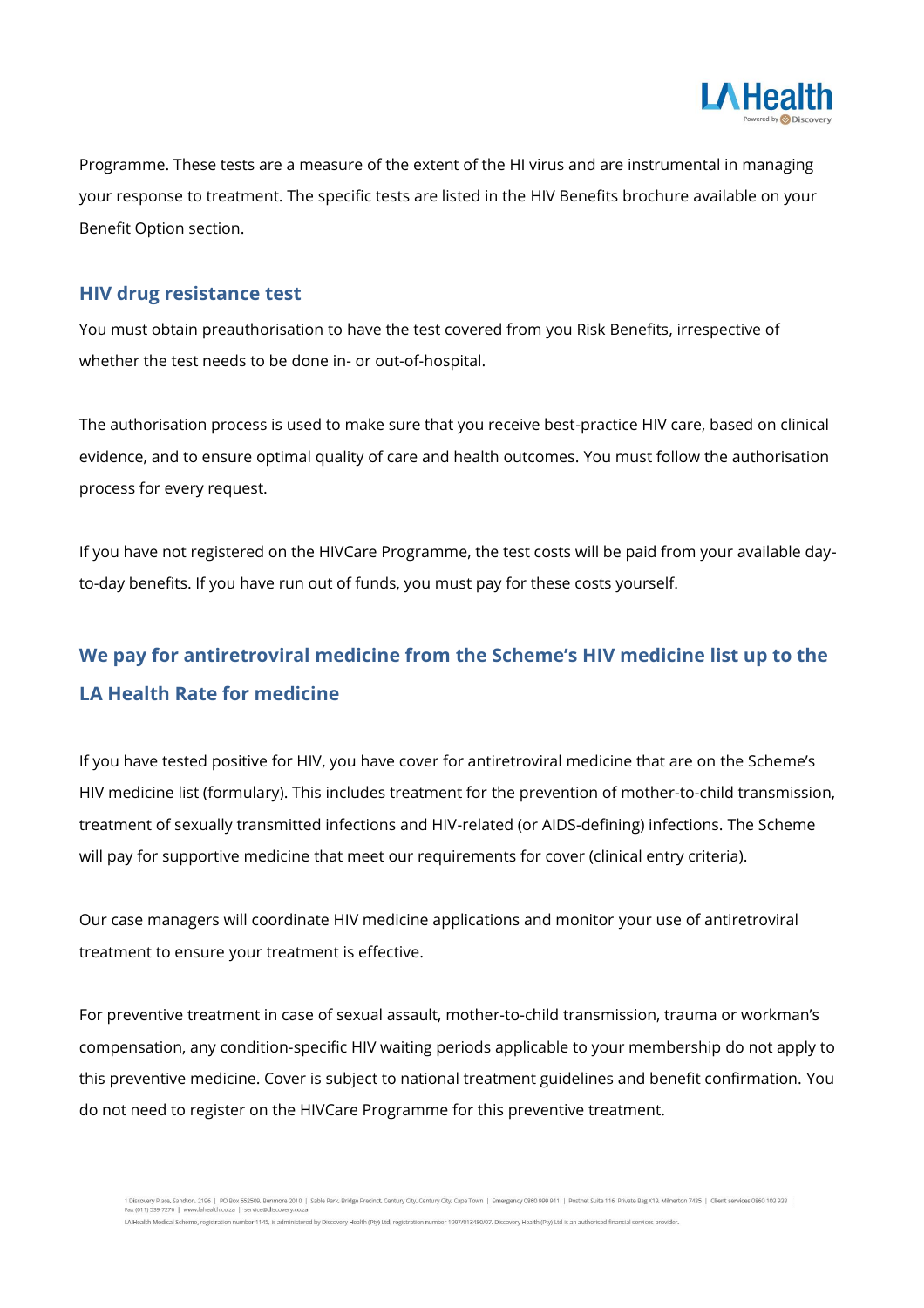

We provide cover for nutritional feeds to prevent mother-to-child transmission Nutritional feeds are covered for babies born to HIV-positive mothers from date of birth for six months, according to the HIV nutritional and mother-to-child prevention milk formula list (formulary)

1 Discovery Place, Sandton, 2196 | PO Box 652509, Benmore 2010 | Sable Park, Bridge Precinct, Century City, Century City, Cape Town | Emergency 0860 999 911 | Postnet Suite 116, Private Bag X19, Milnerton 7435 | Client ser

LA Health Medical Scheme, registration number 1145, is administered by Discovery Health (Pty) Ltd, registration number 1997/013480/07. Discovery Health (Pty) Ltd is an authorised financial services provider.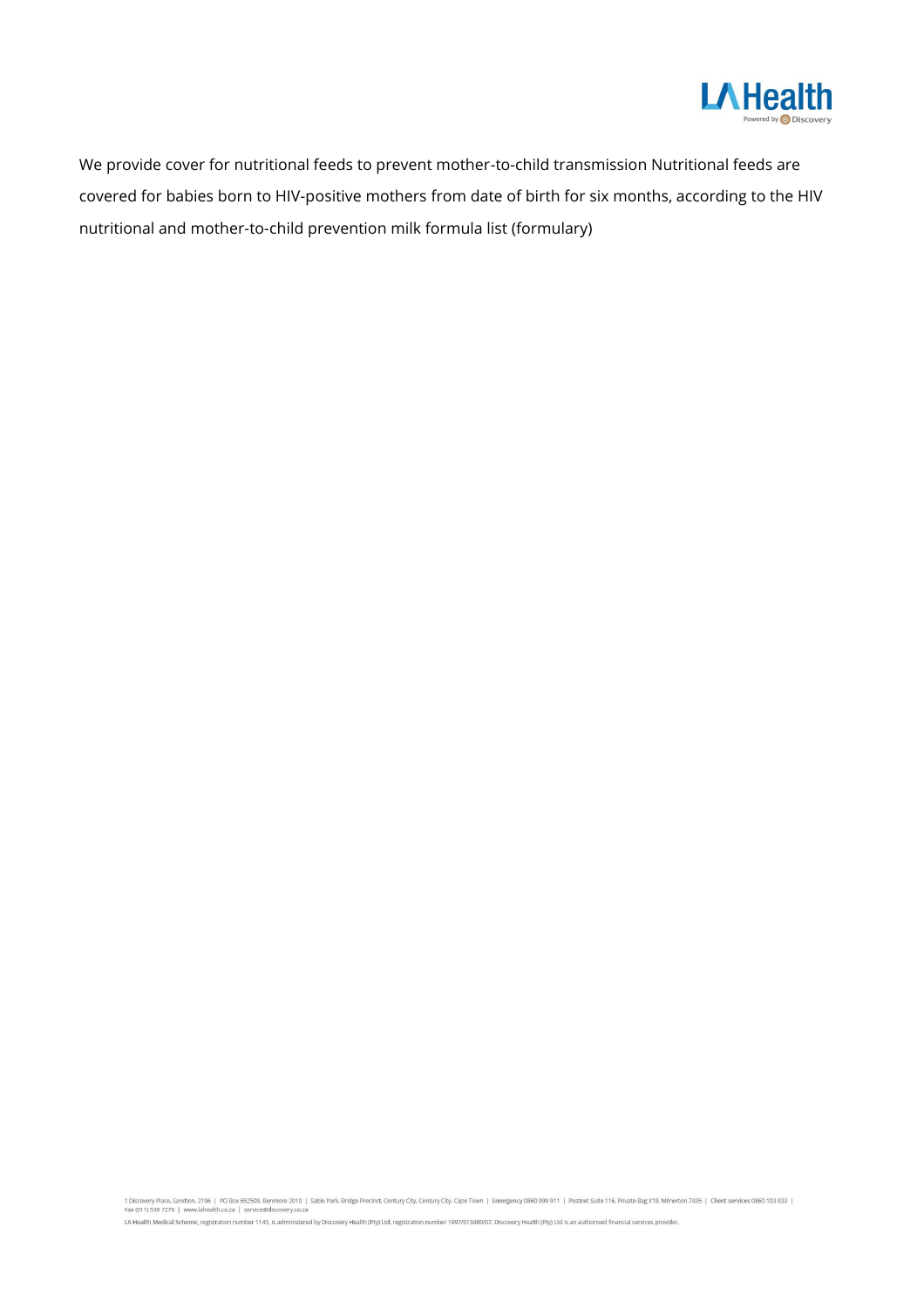

# **Getting the most out of your benefits**

Register on the HIVCare Programme to access comprehensive HIV benefits. Call us on 0860 103 933, fax 011 539 3151 or email [HIV\\_Diseasemanagement@discovery.co.za](mailto:HIV_Diseasemanagement@discovery.co.za) to register. The Scheme's HIVCare team will only speak to you, the patient, or your treating doctor about any HIV-related query.

# **Use approved medicine on our medicine list**

LA Health Medical Scheme does not cover experimental, unproven or unregistered treatments or practices.

You have full cover for approved medicine on our HIV medicine list (formulary) if your healthcare provider charges the LA Health Rate for medicine.

For clinically appropriate medicine that is not on the list, we will pay up to a set monthly amount (Chronic Drug Amount). You will be responsible to pay any shortfall from your pocket for medicine not on the list, or if the pharmacy charges more than the LA Health Rate for medicine. The Chronic Drug Amount does not apply to the LA KeyPlus Option.

# **Get your HIV medicine from the Scheme's designated service provider for this service**

The designated service providers (DSPs) for HIV medicine are pharmacies in our HIV network. Please log on to www.lahealth.co.za to find a DSP pharmacy near you, or alternatively make use of the services offered by MedXpress.

Only LA KeyPlus: if you do not use pharmacies in the Scheme's HIV network for your HIV antiretroviral medicine, you will have to pay 20% of the cost of your monthly HIV antiretroviral medicine.

# **Use a healthcare provider who participates in our payment arrangements**

ry Place, Sandton, 2196 | PO Box 652509, Benmore 2010 | Sable Park, Bridge Precinct, Century City, Century City, Cape Town | Emergency 0860 999 911 | Postnet Suite 116, Private Bag X19, Milnerton 7435 | Client services 086 Fax (011) 539 7276 | www.lahea th.co.za | service@discovery.co.za LA Health Medical Scheme, registration number 1145, is administered by Discovery Health (Pty) Ltd, registration number 1997/013480/07. Discovery Health (Pty) Ltd is an authorised financial services provider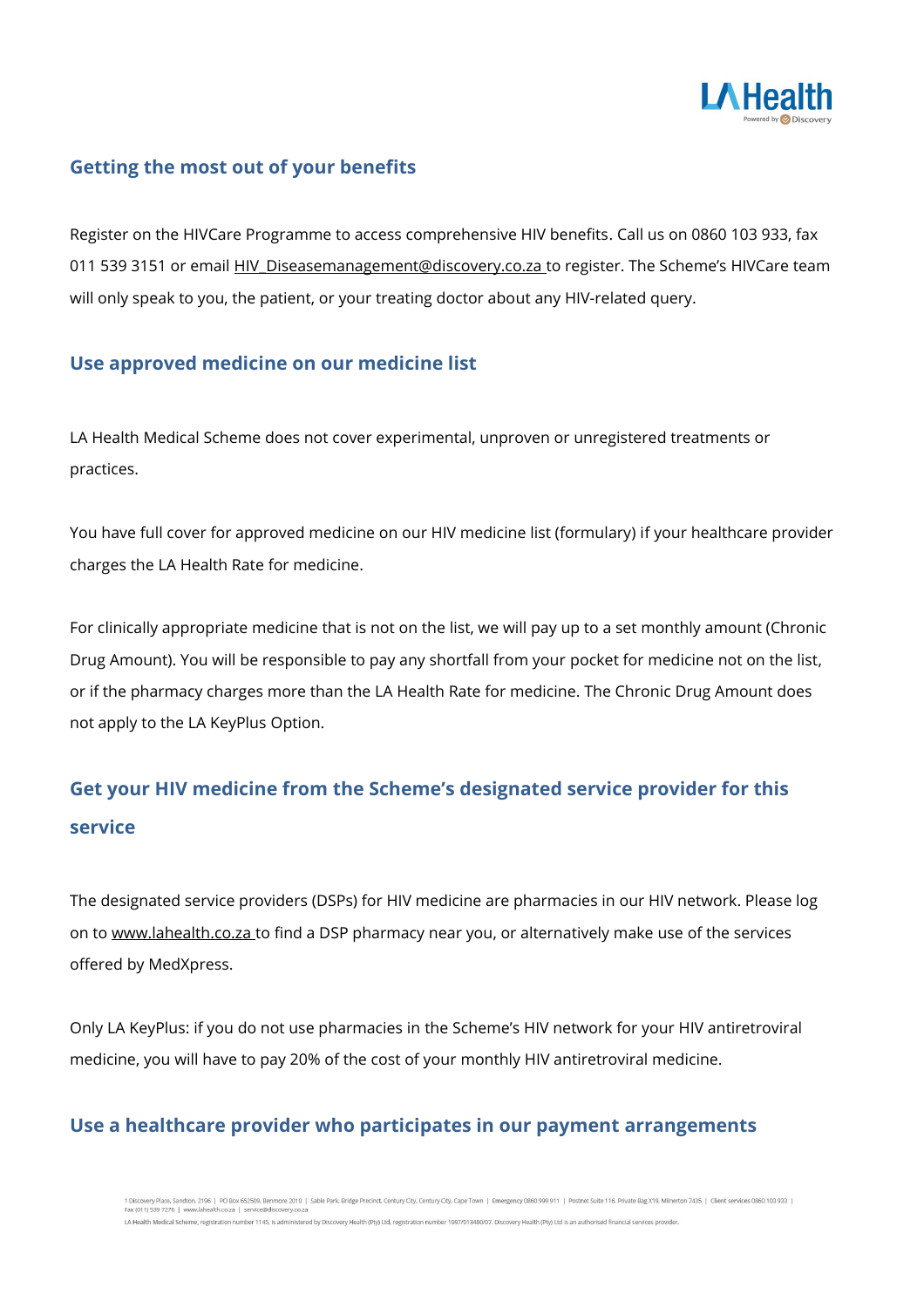

You have full cover at healthcare providers with whom the Scheme have payment arrangements, including GPs and specialists. LA Health Medical Scheme will pay their accounts in full, up to the agreed rate.

If you don't use a healthcare provider who we have an arrangement with, you will be responsible for any shortfall between what the provider charges, and what Scheme pays.

Tell us about where you'll be having your treatment and who your treating doctor is and we'll confirm if we have an agreement with the healthcare provider. If you choose to have your treatment at a provider who we have an arrangement with, there will be no shortfall in payment. Remember that any benefit option benefits still apply in this case.

The Scheme will only pay for your HIV treatment if you have obtained approval for the treatment. It is important that you remain compliant with your treatment plan. Once you've registered on the HIV Care Programme, you'll need to send us follow- up test results when we ask for them, for us to assist you in the ongoing management of your condition. Take your HIV medicine as prescribed and send test results when we ask for them.

#### **HIV or AIDS is a Prescribed Minimum Benefit condition**

#### **Prescribed Minimum Benefit cover**

The Prescribed Minimum Benefits are minimumbenefits that all medical schemes are required to cover for specific conditions that the Medical Schemes Act defines according to clinical guidelines. In terms of the Act and its regulations, all medical schemes must cover the costs related to the diagnosis, treatment and care of any life-threatening emergency medical condition, a defined set of 270 defined diagnoses (Diagnostic Treatment Pairs Prescribed Minimum Benefits or DTPMB) and 26 chronic conditions.

You may be required to use a designated service provider (DSP) to have full cover for a Prescribed Minimum Benefit. A DSP is a hospital or healthcare provider who has a payment arrangement with the Scheme to provide treatment or services at a contracted rate, without any co-payments by you.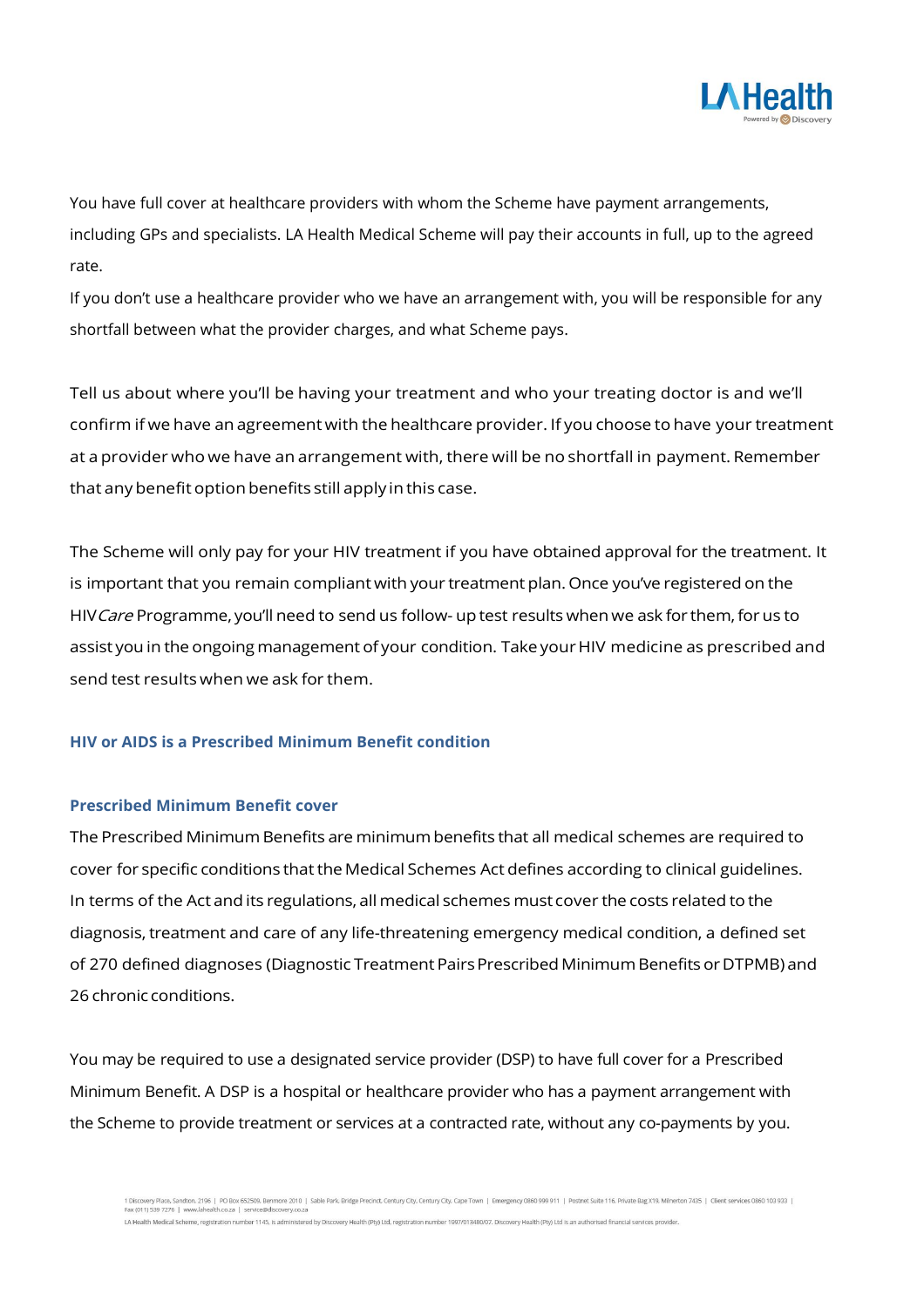

The following requirements apply to access Prescribed Minimum Benefits:

- Your condition must be part of the list of defined conditions for Prescribed Minimum Benefits. You may need to send us the results of your medical tests and investigations that confirm the diagnosis for yourmedical condition.
- The treatment you need, must match the treatments included as part of the defined benefits for your medical condition.
- You must use a doctor, specialist or other healthcare provider who the Scheme has a payment arrangement with. There are some cases where this is not necessary, for example a life- threatening emergency.

HIV is classified as a Prescribed Minimum Benefit condition. The Scheme will however allow benefits according to certain clinical criteria and protocols. More information on our approach to Prescribed Minimum Benefits is available at [www.lahealth.co.za](http://www.lahealth.co.za/)

### **Your doctor can appeal for additional cover**

LA Health Medical Scheme covers certain basic out-of-hospital treatments related to HIV as a Prescribed Minimum Benefit. You can ask for additional cover if your condition requires this, through an appeals process. We will review the individual circumstances of the case, however it is important to note that an appeals process doesn't guarantee a positive outcome, and won't change thewaywecover Prescribed MinimumBenefits.

If any additional cover is approved, the Scheme will pay the claims for these treatments in full, if we have a payment arrangement with your doctor. You may be responsible to pay part of the claim if we do not have an arrangement with your doctor and he or she charges higher than what the Scheme pays.

We pay all other out-of-hospital treatments from the available funds in your day-to-day benefits. If have used your day-to-day benefits, you will be responsible to pay these from your pocket.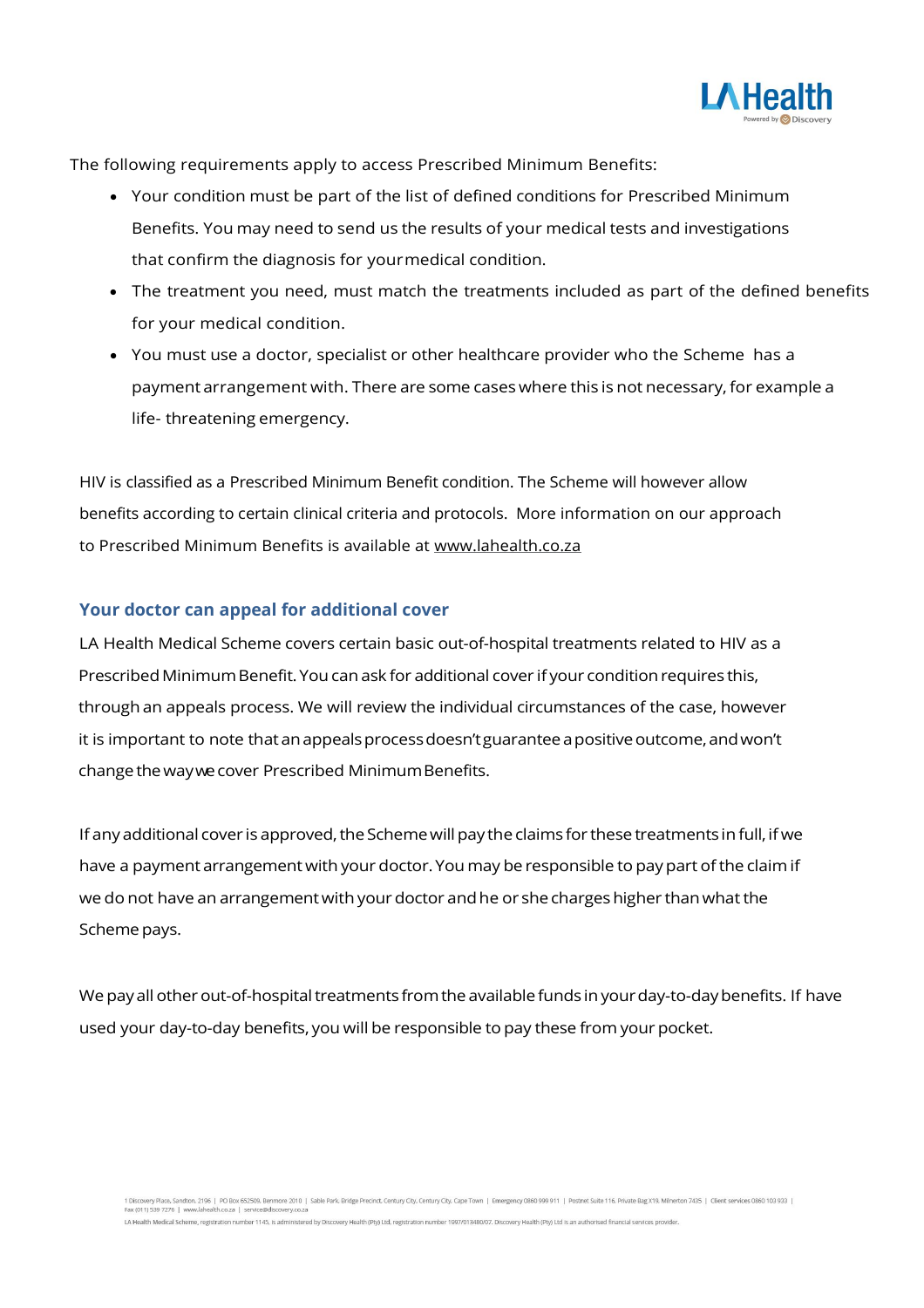

# **Benefits available on your benefit option**



#### **Hospital admissions**

Cover for all costs while you are in hospital is not automatic. When you know you are going to hospital, you need totell us beforehand.You must preauthorise your admission to hospital atleast 48 hours before you go in. Please phone Discovery Care on 0860 103 933 and follow the prompts to get approval.

When you contact us, please have specific information about your procedure and admission available, so that we can assist you.

#### **GP and specialist consultations**

If you have registered on the HIVCare Programme, we pay for four GP consultations (with a GP in the Premier Plus HIV GP Network), including one specialist consultation for HIV per person, each year. The Scheme may pay for more consultations including those for paediatricians, and should further consultations be clinically necessary.

To avoid a 20% co-payment, you must make use of the services of a Premier Plus HIV Network GP to manage your condition.

If you haven't registered on the HIV Care Programme, the consultation costs will be paid from available funds in your day-to-day benefits, up to the LA Health Rate. You will have to pay any shortfall from your pocket.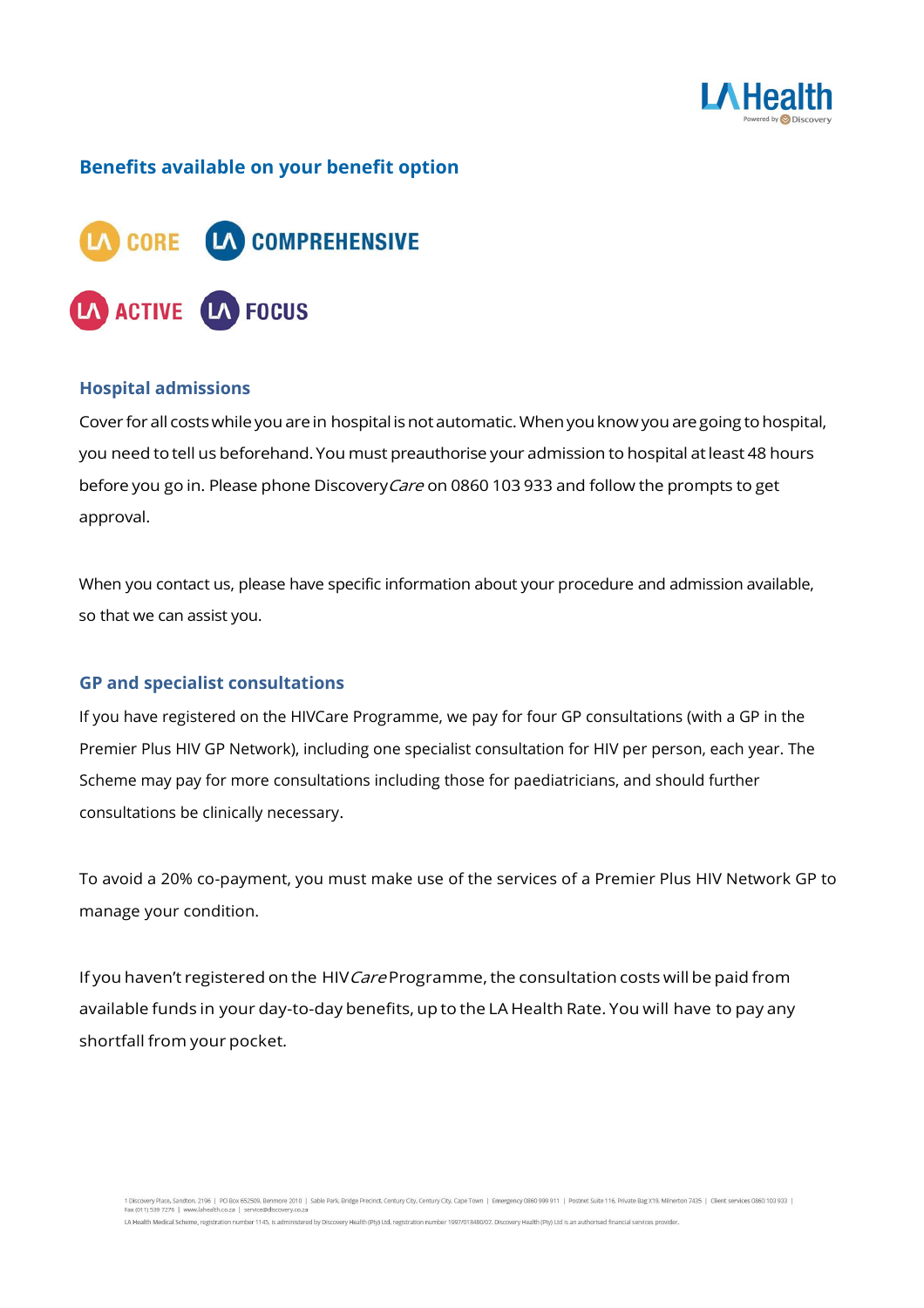

### **HIV antiretroviral and HIV-supportive medicine**

If your approved medicine is on the Scheme's HIV medicine list, we will pay for itin full, up to the LA Health Rate for medicine. Approved antiretroviral medicine that is not on our HIV medicine list, will be covered up to a set monthly amount (HIV Chronic Drug Amount). You will be responsible to pay any shortfall from your pocket.

You have cover of up to R550 a person a year for the multivitamins and a vaccination shown below. Flu vaccinations will be paid from the Scheme's Screening and Prevention Benefit.

| Medicine name                   | <b>NAPPI code</b> |
|---------------------------------|-------------------|
| Multivitamin forte              | 715460001         |
| Multivitamin orange             | 838500005         |
| Multivitamin                    | 799173002         |
| Heberbio hbv sgl dose 1ml adult | 701659001         |

# **HIV-monitoring blood tests**

If you have registered on the HIV Care Programme, the Scheme pays for these blood tests up to the LA Health Rate:

| <b>Test</b>                                | Number of tests we cover for each person a     |
|--------------------------------------------|------------------------------------------------|
| CD4 count                                  | $\overline{4}$                                 |
| Viral load                                 | $\overline{4}$                                 |
| <b>ALT</b>                                 | 3                                              |
| Full blood count (FBC)                     | $\overline{4}$                                 |
| Fasting lipogram                           | 1                                              |
| Fasting glucose                            | 1                                              |
| Urea and electrolytes (U&E) and creatinine | $\mathbf 1$                                    |
| Liver function test (LFT)                  | $\mathbf 1$                                    |
| HIV drug resistance test (genotype)        | 1 (we only cover this test if we have approved |
|                                            | funding before the test is done)               |

### If you haven't registered on the HIV Care Programme, the test costs will be paid from the available

1 Discovery Place, Sandton, 2196 | PO Box 652509, Benmore 2010 | Sable Park, Bridge Precinct, Century City, Century City, Cape Town | Emergency 0860 999 911 | Postnet Suite 116, Private Bag X19, Milnerton 7435 | Client ser LA Health Medical Scheme, registration number 1145, is administered by Discovery Health (Pty) Ltd, registration number 1997/013480/07. Discovery Health (Pty) Ltd is an authorised financial services provider.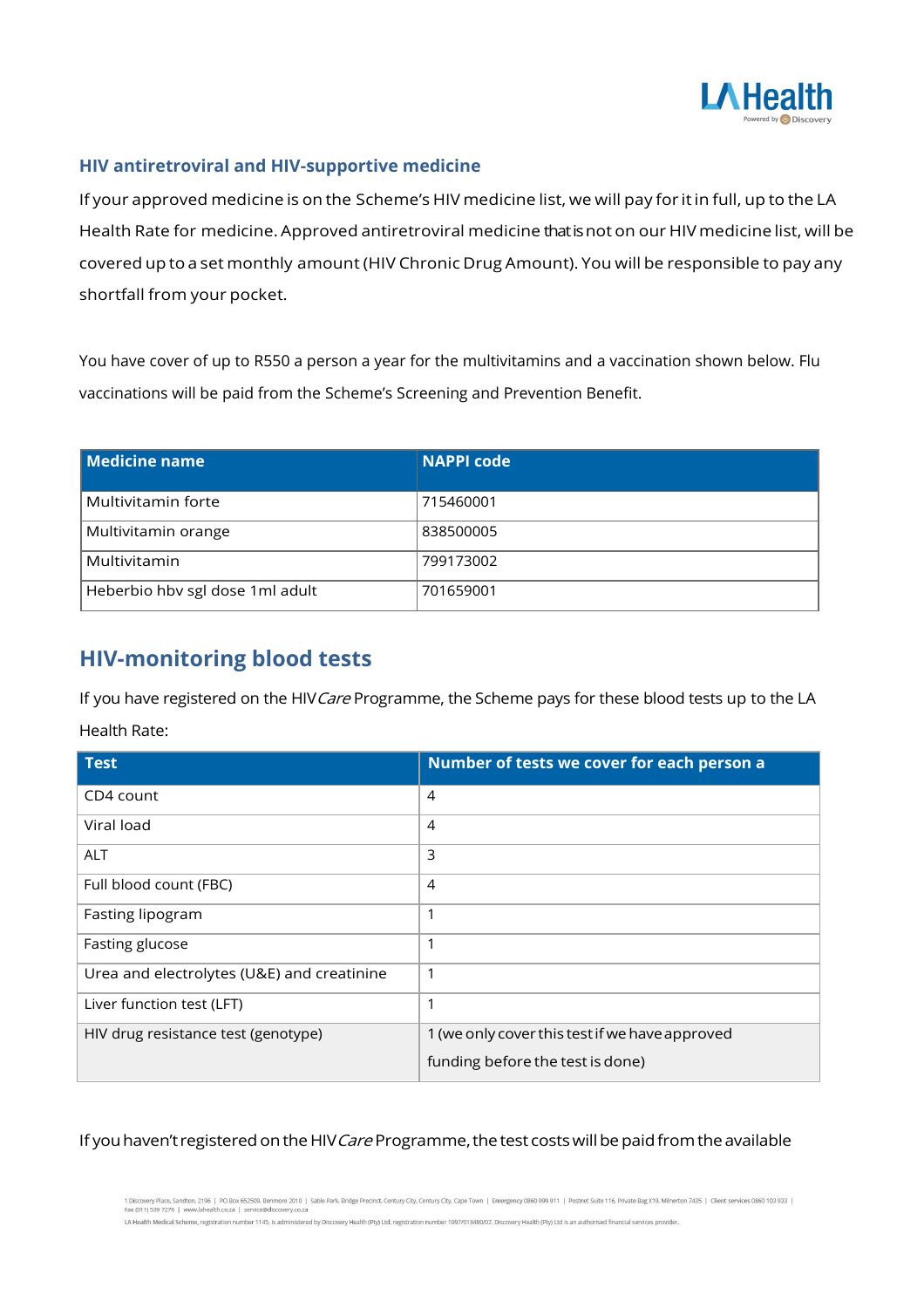

funds in your day-to-daybenefits.



#### **Hospital admissions**

Cover for all costs while you are in hospital, is not automatic. When you know you are going to hospital, you need to preauthorise your admission to hospital at least 48 hours before you are admitted. Please phone DiscoveryCare on 0860 103 933 and follow the prompts to get approval.

When you contact us, please have specific information about your procedure and admission available, so that we can assist you.

If it is an emergency, you must let us know as soon as you can when you have been admitted.

# **GP and specialist consultations**

For members who have registered on the HIV Care Programme, we pay for four GP consultations (with a GP in the Premier Plus HIV GP Network), including one specialist consultation for HIV per person, each year. The Scheme may pay for more consultations including those for paediatricians, and should further consultations be clinically necessary.

To avoid a 20% co-payment, you must use a GP who is both on the KeyPlus and the Premier Plus HIV GP Network, to manage your condition.

## **HIV antiretroviral and HIV-supportive medicine**

Only approved HIV antiretroviral medicine and HIV-supportive medicine on the Scheme's medicine list will be covered. Members have cover of up to R550 a person a year for the multivitamins and a vaccination shown below. Flu vaccinations will be paid from the Screening and Prevention Benefit: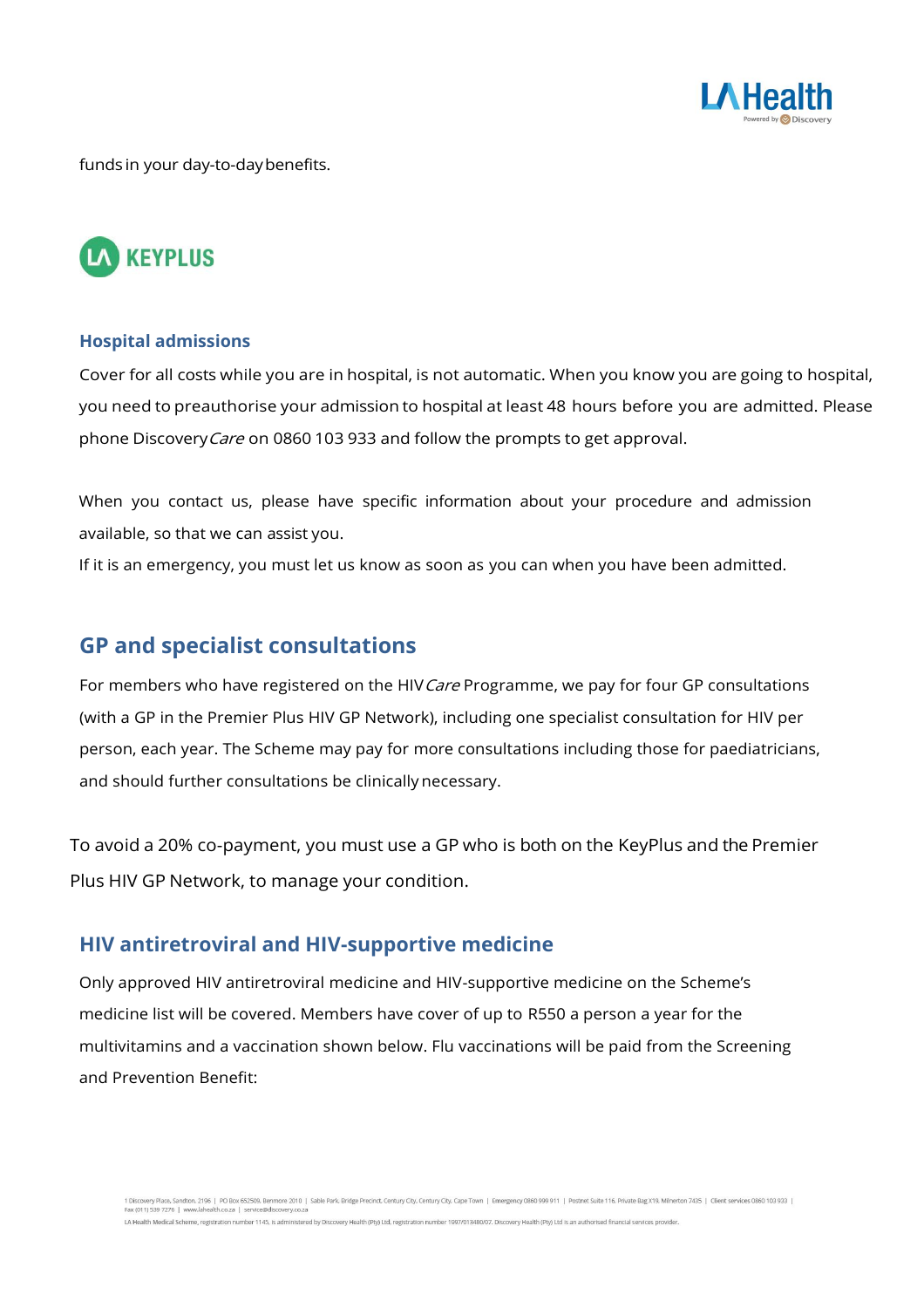

| Medicine name                   | <b>NAPPI code</b> |
|---------------------------------|-------------------|
| Multivitamin forte              | 715460001         |
| Multivitamin orange             | 838500005         |
| Multivitamin                    | 799173002         |
| Heberbio hbv sgl dose 1ml adult | 701659001         |

To make sure the cost of the medicine is covered in full, you must use the Scheme's designated service provider for HIV medicine. If you do not get the medicine from the Scheme's designated service provider, you will have to pay a 20% co-payment from your own pocket for your HIV antiretroviral medicine only.

## **HIV-monitoring bloodtests**

If you are registered on the HIV Care Programme, the Scheme will pay for these blood tests up to the

LA Health Rate:

| <b>Test</b>                     | Number of tests we cover for each person for the                  |
|---------------------------------|-------------------------------------------------------------------|
| CD4 count                       | 4                                                                 |
| Viral load                      | 4                                                                 |
| <b>ALT</b>                      | 3                                                                 |
| Full blood count (FBC)          | 4                                                                 |
| Fasting lipogram                | 1                                                                 |
| Fasting glucose                 | 1                                                                 |
| Urea and electrolytes (U&E) and | 1                                                                 |
| Liver function test (LFT)       | 1                                                                 |
| HIV drug resistance test        | 1 (we only cover this test if we have approved funding before the |
| (genotype)                      | test is done)                                                     |

If you haven't registered on the HIV Care Programme, you must pay these costs from your pocket.